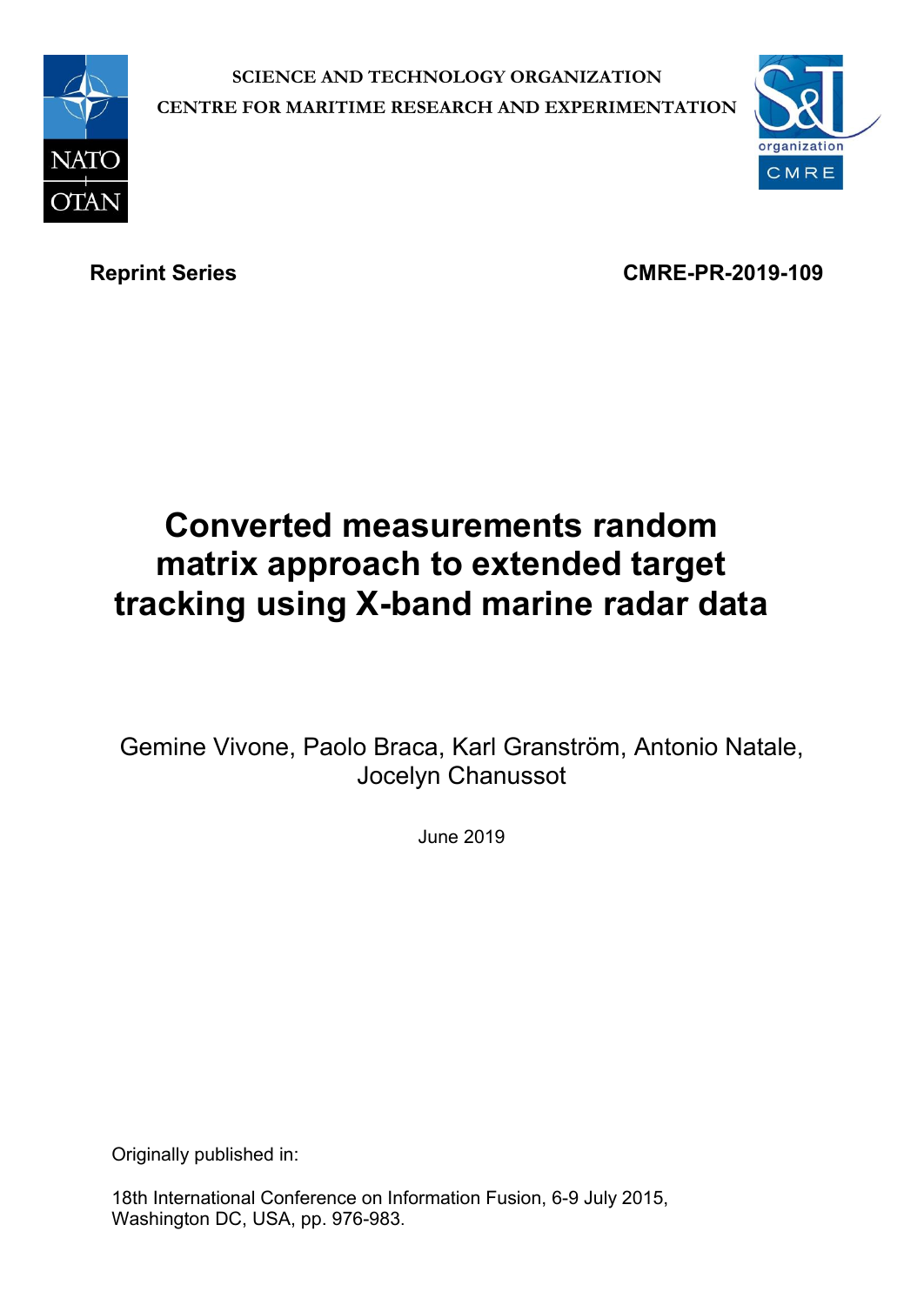# **About CMRE**

The Centre for Maritime Research and Experimentation (CMRE) is a world-class NATO scientific research and experimentation facility located in La Spezia, Italy.

The CMRE was established by the North Atlantic Council on 1 July 2012 as part of the NATO Science & Technology Organization. The CMRE and its predecessors have served NATO for over 50 years as the SACLANT Anti-Submarine Warfare Centre, SACLANT Undersea Research Centre, NATO Undersea Research Centre (NURC) and now as part of the Science & Technology Organization.

CMRE conducts state-of-the-art scientific research and experimentation ranging from concept development to prototype demonstration in an operational environment and has produced leaders in ocean science, modelling and simulation, acoustics and other disciplines, as well as producing critical results and understanding that have been built into the operational concepts of NATO and the nations.

CMRE conducts hands-on scientific and engineering research for the direct benefit of its NATO Customers. It operates two research vessels that enable science and technology solutions to be explored and exploited at sea. The largest of these vessels, the NRV Alliance, is a global class vessel that is acoustically extremely quiet.

CMRE is a leading example of enabling nations to work more effectively and efficiently together by prioritizing national needs, focusing on research and technology challenges, both in and out of the maritime environment, through the collective Power of its world-class scientists, engineers, and specialized laboratories in collaboration with the many partners in and out of the scientific domain.



**Copyright © IEEE, 2015**. NATO member nations have unlimited rights to use, modify, reproduce, release, perform, display or disclose these materials, and to authorize others to do so for government purposes. Any reproductions marked with this legend must also reproduce these markings. All other rights and uses except those permitted by copyright law are reserved by the copyright owner.

**NOTE:** The CMRE Reprint series reprints papers and articles published by CMRE authors in the open literature as an effort to widely disseminate CMRE products. Users are encouraged to cite the original article where possible.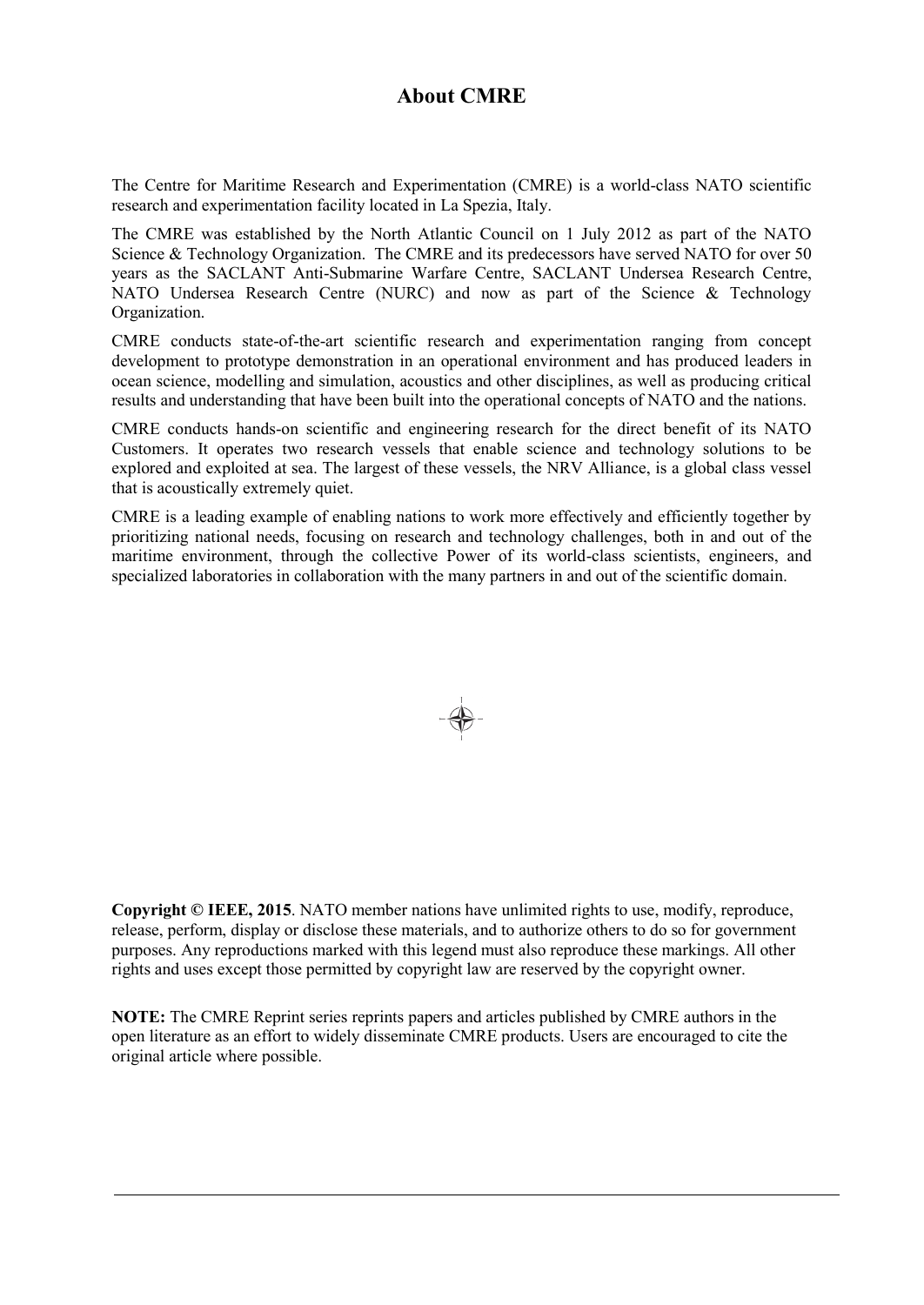# Converted Measurements Random Matrix Approach to Extended Target Tracking Using X-band Marine Radar Data

Gemine Vivone<sup>∗</sup>, Paolo Braca<sup>∗</sup>, Karl Granström<sup>†</sup>, Antonio Natale<sup>‡</sup>, and Jocelyn Chanussot<sup>§</sup> <sup>∗</sup>NATO STO Centre for Maritime Research and Experimentation, 19126 La Spezia, Italy Emails: {gemine.vivone,paolo.braca}@cmre.nato.int †Department of Electrical and Computer Engineering, University of Connecticut, Storrs, CT 06269 USA Email: karl.granstrom@uconn.edu ‡IREA-CNR, 80124 Naples, Italy Email: natale.a@irea.cnr.it §GIPSA-Lab, Grenoble Institute of Technology, 38000 Grenoble, France Email: jocelyn.chanussot@gipsa-lab.grenoble-inp.fr

*Abstract***—Conventional tracking algorithms rely upon the hypothesis of one detection per target for each frame. However, very fine spatial resolution radars represent widespread systems that provides data for which this hypothesis could be no longer valid. This problem is often called in the literature extended target tracking.**

**In this paper we propose to use the well-established random matrix theory to deal with this issue. A suitable measurement model to address the radar's measurement noise and its conversion into Cartesian coordinates is proposed. The benefits of the proposed converted measurements - extended target tracking with regard to the problem of the targets' size estimation are demonstrated by using both simulated and real data acquired by an X-band marine radar. Average gains of** 75% **in the estimation of the targets' cross-range size and** 31% **for the along-range size are observed by comparing the proposed approach with the one that neglects the sensor's noises.**

### I. INTRODUCTION

Conventional tracking algorithms rely on the point target hypothesis, i.e. there is at most one detection provided by a target per frame. In many cases a target can be represented by a cloud of detections thanks to, for instance, a fine spatial resolution of acquisition systems. Thus, the above-mentioned point target hypothesis is no longer valid. This problem is often called extended target tracking (ETT), and some powerful approaches have already been developed in the literature, see *e.g.* [1]–[5].

A well-established and used ETT framework, under the hypothesis of elliptical target shape, is provided by Koch in [6] where an approximate Bayesian solution to the extended target tracking problem is proposed. Random matrices are exploited to model the ellipsoidal object extensions, which are treated as additional state variables to be estimated. The target kinematic states are modeled using a Gaussian distribution, while the ellipsoidal target extension is modeled using an inverse Wishart distribution. Random matrices are also used to model extended targets under kinematic constraints in [7]. In [8], [9], the authors integrate the use of random matrices into the



Fig. 1. The X-band marine radar is installed in the Gulf of La Spezia, Italy. The sensor's field of view is shown in red.

probabilistic multi-hypothesis tracking framework to address the multi-target tracking problem. Multi-target tracking using random matrices is also addressed in [10], [11].

In [12] a new random matrix approach is derived to overcome some of the weaknesses in [6], such as sensor inaccuracies that are not taken into account in the original framework. Indeed, if the sensor noise is large in comparison to target size, the lack of modeling may lead to an overestimation of target size as already remarked in [13]. An integration between random matrices and the interacting multiple model estimator is provided in [12]. New measurement and time updates for [12] are proposed in [14] and [15], respectively. An application using real-world radar data, acquired during the recovery operations of the Costa Concordia wreckage in October 2013, and the random matrices framework is reported in [16].

In radar signal processing a very crucial point is the data conversion. The radar measurement of the target are usually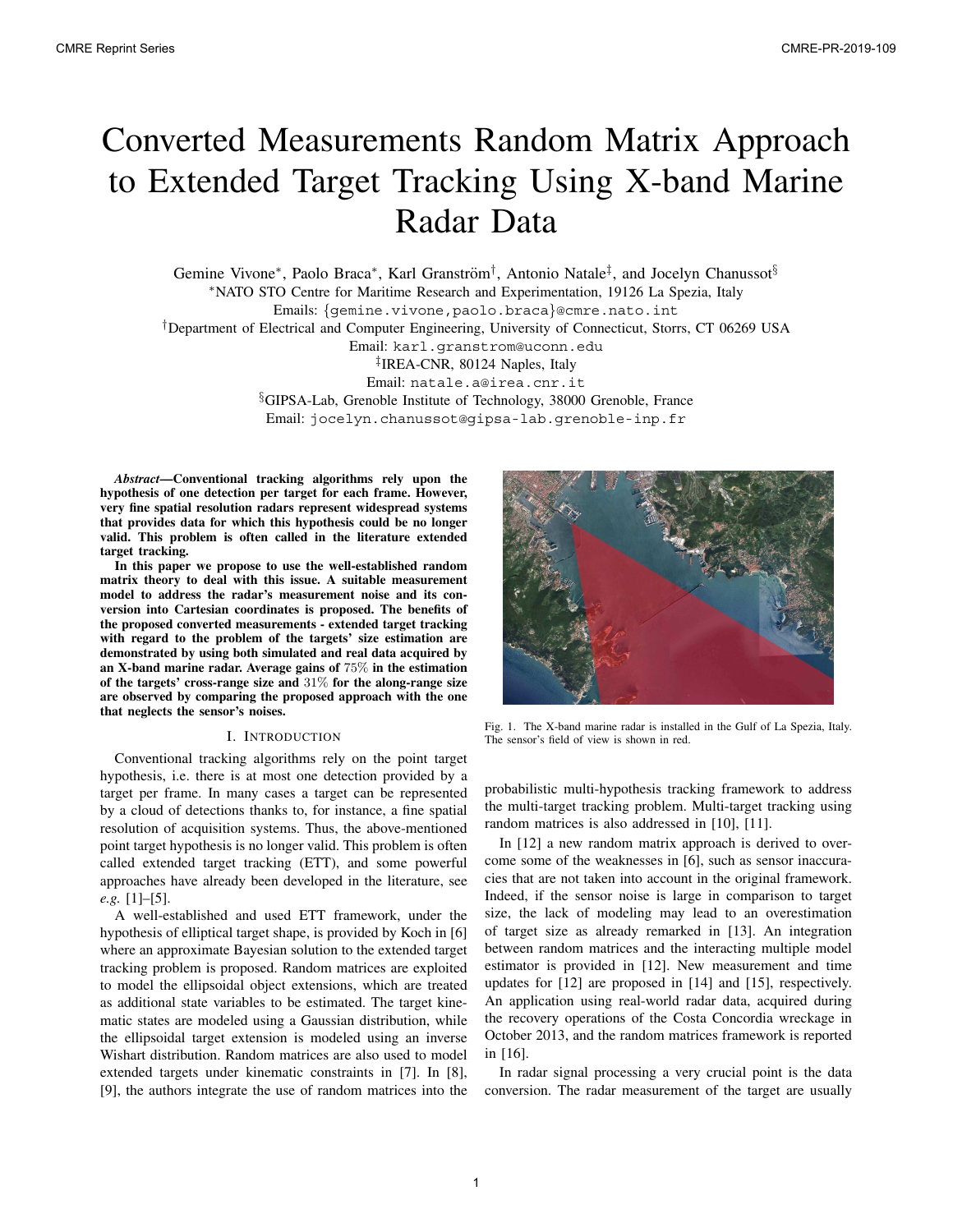given in polar coordinates, while the target position and dynamics typically are modeled in Cartesian coordinates. The effects of the polar to Cartesian data conversion have to be properly taken into consideration, otherwise the performance of the target tracking may suffer.

In this paper, we investigate how the conversion between polar and Cartesian coordinates can be integrated into the extended target model presented in [12]. A comparison between the proposed approach, the original framework presented in [6], and the one in [12], where the sensor inaccuracies are taken into consideration, is provided. The advantages of the proposed model are demonstrated using simulated data as well as three real world datasets acquired by an X-band marine radar installed in the Gulf of La Spezia, Italy. The radar's field of view is depicted in Fig. I.

The presented estimation results show that, while no considerable gains in the estimation of the targets' kinematic parameters can be found, a great improvement in the targets' size estimation is evident. For targets that sail along a radial path, average gains of 75% in the estimation of the targets' width (cross range size) and 31% for the length (along range size) are observed by comparing the proposed approach with one that does not model the sensor's noise.

The paper is outlined as follows. Sect. II describes the Bayesian extended target modeling, including a coordinate conversion model approach. Sect. III presents the filtering equations that the modeling lead to. The experimental results on both simulated and real data are shown in Sect. IV. Finally, conclusions are drawn in Sect. V.

#### II. BAYESIAN EXTENDED TARGET MODELING

This section is devoted to the description of the proposed measurement model using converted measurements and its integration into the Bayesian extended target tracking framework presented first in [6], and later improved in [12] with the consideration of the sensors' measurement errors. It is worth pointing out that the above-mentioned papers concentrate attention on the track filtering. Estimations under observationto-track association uncertainty with possible presence of missed detections and false alarms are out-of-scope. The same assumption is made in this paper.

## *A. State model*

The extended target kinematics (position and velocity) are defined in 2D Cartesian coordinates and modeled by the vector  $\mathbf{x}_k \triangleq [x_k, \dot{x}_k, y_k, \dot{y}_k]^T$ , where  $x_k$ ,  $y_k$  and  $\dot{x}_k$ ,  $\dot{y}_k$  are the position and velocity components along the  $X$ ,  $Y$  directions, respectively, and  $[\cdot]^{T}$  is the transpose operator. The extended target's extent (shape and size) is assumed elliptic and is modeled by the positive definite matrix  $X_k$ .

Let  $\mathbf{Z}^k = {\mathbf{Z}_m}_{m=0}^k$  denote all the measurement sets up to and including frame  $k$ . The extended target state, i.e.  $x_k$  and  $\mathbf{X}_k$ , is Gaussian inverse Wishart distributed,

$$
p(\mathbf{x}_k, \mathbf{X}_k | \mathbf{Z}^k) = \mathcal{N}(\mathbf{x}_k; \hat{\mathbf{x}}_{k|k}, \mathbf{P}_{k|k}) \mathcal{IW}(\mathbf{X}_k; \alpha_{k|k}, \hat{\mathbf{X}}_{k|k})
$$
(1)

where  $\hat{\mathbf{x}}_{k|k}$  and  $\mathbf{P}_{k|k}$  are the expected value and covariance of the Gaussian distribution, and  $\ddot{\mathbf{X}}_{k|k}$  and  $\alpha_{k|k}$  are the expected value and degrees of freedom of the inverse Wishart distribution.

# *B. Dynamic Model*

The target's motion is described by a nearly constant velocity model [17]. The state-update equation is as follows

$$
\mathbf{x}_k = \mathbf{F} \; \mathbf{x}_{k-1} + \mathbf{\Gamma} \; \mathbf{w}_k \tag{2}
$$

where  $\mathbf{F} = \widetilde{\mathbf{F}} \otimes \mathbf{I}_d$ ,  $\mathbf{I}_d$  is the identity matrix with dimension  $d \times d$  (i.e. 2×2 in our case),  $\otimes$  denotes the Kronecker product,

$$
\widetilde{\mathbf{F}} = \begin{bmatrix} 1 & T_s \\ 0 & 1 \end{bmatrix},\tag{3}
$$

 $T_s$  is the sampling time,  $\mathbf{\Gamma} = \widetilde{\mathbf{\Gamma}} \otimes \mathbf{I}_d$ ,

$$
\widetilde{\Gamma} = \sigma_{pos} \cdot \begin{bmatrix} T_s^2/2 \\ T_s \end{bmatrix},\tag{4}
$$

and  $\sigma_{pos}$  represents the process noise (equal in both X and Y directions). The process noise  $w_k$  takes into account the target acceleration and the unmodeled dynamics and it is assumed to be Gaussian with zero-mean and identity covariance matrix.

The time evolution of the extent  $X_k$  is modeled as approximately constant over time. This model is accurate for targets that can be assumed to move linearly, i.e. targets that do not turn significantly (a turn causes the extension to rotate). For the scenarios considered in this paper this assumption is true. Motion models for turning targets can be found in related literature, see e.g. [15].

#### *C. Measurement Model Using Converted Measurements*

Measurements of the target's positions are usually provided in polar coordinates (i.e. in range and azimuth) for data acquired by radar systems. However, the target motion is typically modeled in Cartesian coordinates. Hence, a conventional linear Kalman filter can be exploited only after the measurements have been converted from polar to Cartesian coordinates. It is important for the tracking results that the effects of this conversion are properly taken into consideration.

The components of the  $j<sup>th</sup>$  measurement vector at frame k are defined as  $\zeta_k^j \triangleq \left[r_k^j, \theta_k^j\right]^T$ , where  $r_k^j$  and  $\theta_k^j$  are the  $j<sup>th</sup>$  range and azimuth radar measurements at frame  $k$ , respectively. These measurements are modeled as the true range and azimuth values, plus measurement errors that are zeromean Gaussian distributed with standard deviations equal to  $\sigma_r$  and  $\sigma_\theta$ , respectively. To convert measurements from polar to Cartesian coordinates we employ the standard coordinate conversion,

$$
\mathbf{z}_{k}^{j} \triangleq \left[x_{k}^{j}, y_{k}^{j}\right]^{T} = \left[r_{k}^{j} \cos \theta_{k}^{j}, r_{k}^{j} \sin \theta_{k}^{j}\right]^{T} \tag{5}
$$

Taking the first order terms of the Taylor series expansion of the standard coordinate conversion, i.e. using linearization, we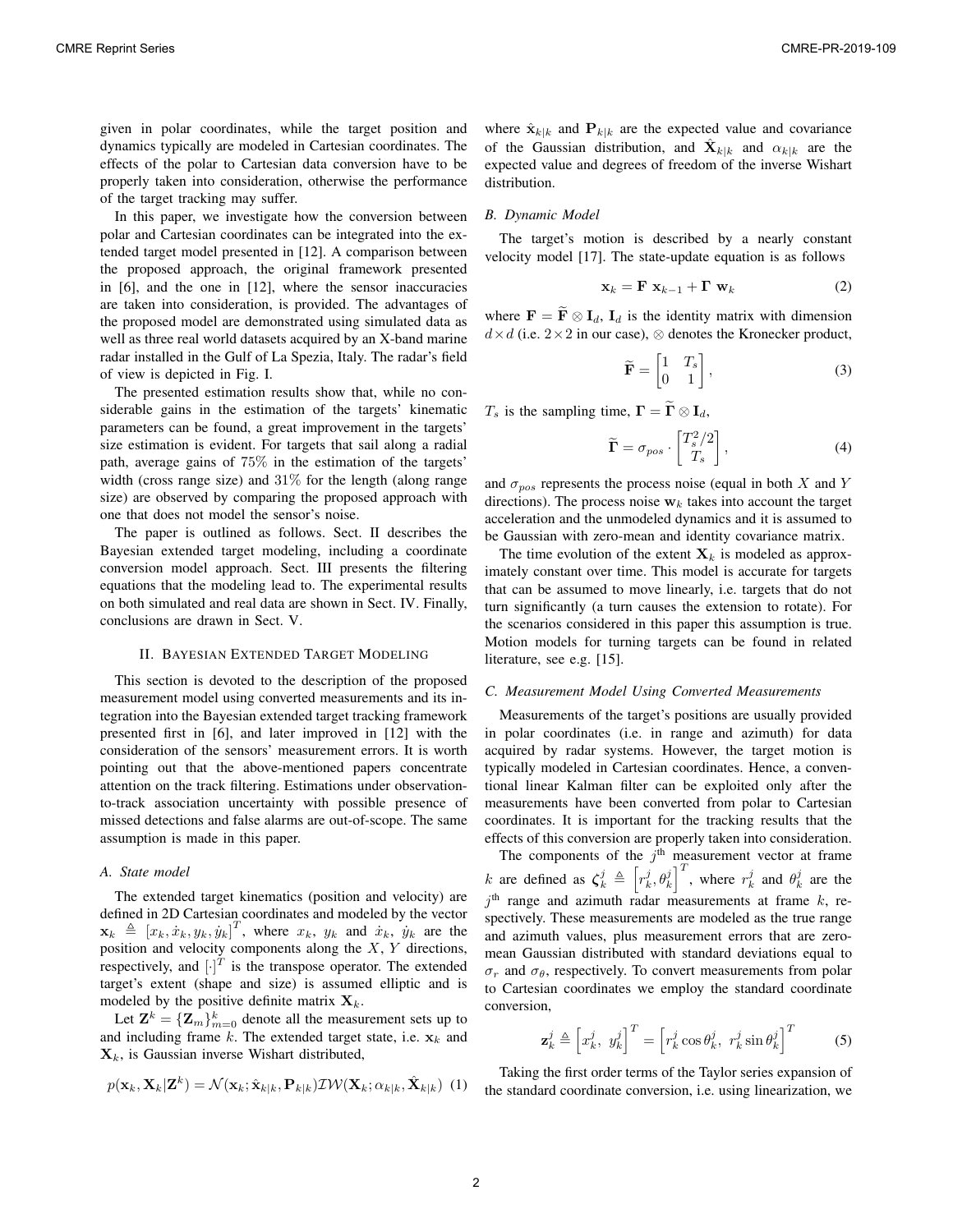obtain the Cartesian coordinate errors, which have zero-mean and covariance matrix [17]

$$
\mathbf{R}(\zeta_k^j) = \mathbf{J}(\zeta_k^j) \text{diag}([\sigma_r^2, \sigma_\theta^2]) \mathbf{J}^T(\zeta_k^j), \tag{6}
$$

where

$$
\mathbf{J}(\zeta_k^j) = \begin{bmatrix} \cos \theta_k^j & -r_k^j \sin \theta_k^j \\ \sin \theta_k^j & r_k^j \cos \theta_k^j \end{bmatrix}
$$
(7)

is the Jacobian matrix, and diag(⋅) indicates a diagonal matrix.

For the radar data used in this paper the standard coordinate conversion was empirically found to be sufficient. Other conversions, such as the unbiased one [17], [18], exist and can be exploited if necessary. The proposed approach can be easily generalized to other conversion rules, e.g. the ones shown in [17], [18].

We assume, as done in [6], [12], that at each frame there is a set of  $n_k$  independent Cartesian position measurements, denoted  $\mathbf{Z}_k = {\mathbf{z}_k^j}$ . The detection set likelihood is

$$
p(\mathbf{Z}_k|n_k, \mathbf{x}_k, \mathbf{X}_k) = \prod_{j=1}^{n_k} p(\mathbf{z}_k^j | \mathbf{x}_k, \mathbf{X}_k).
$$
 (8)

Each detection  $z_k^j$  is modeled as a noisy measurement of a reflection point  $y_k^{\hat{j}}$  located somewhere on the extended target. Further, each reflection point is modeled as a point randomly sampled from the target's extension. The detection likelihood is thus

$$
p(\mathbf{z}_k^j|\mathbf{x}_k,\mathbf{X}_k) = \int p(\mathbf{z}_k^j|\mathbf{y}_k^j,\mathbf{x}_k,\mathbf{X}_k)p(\mathbf{y}_k^j|\mathbf{x}_k,\mathbf{X}_k)\mathrm{d}\mathbf{y}_k^j
$$
(9)

In other words, the detection likelihood (9) is the marginalization of the reflection point y out of the estimation problem.

For the type of radar systems considered here the measurement noise is accurately modeled as zero mean Gaussian,

$$
p(\mathbf{z}_k^j|\mathbf{y}_k^j,\mathbf{x}_k,\mathbf{X}_k) = \mathcal{N}(\mathbf{z}_k^j;\mathbf{y}_k^j,\mathbf{R}(\mathbf{y}_k^j)),
$$
 (10)

where  $R(y)$  is the covariance matrix (6) obtained when converting polar radar detections to Cartesian coordinates. Further, the reflection points are accurately modeled as uniform samples from the target shape (valid independently of the targets' extent and of the distance between targets and radar),

$$
p(\mathbf{y}_k^j|\mathbf{x}_k,\mathbf{X}_k) = \mathcal{U}(\mathbf{y}_k^j;\mathbf{x}_k,\mathbf{X}_k).
$$
 (11)

As suggested by Feldmann et al [12], for an elliptically shaped target the uniform distribution (11) is approximated by the following Gaussian distribution

$$
p(\mathbf{y}_k^j | \mathbf{x}_k, \mathbf{X}_k) = \mathcal{N}(\mathbf{y}_k^j; \mathbf{H}\mathbf{x}_k, \rho \mathbf{X}_k)
$$
(12)

where  $\rho$  is a scaling factor. Here H is a measurement model that selects the position components in the state vector (i.e.  $H = [\mathbf{I}_d, \mathbf{0}_d]$  where  $\mathbf{0}_d$  indicates the null matrix with  $d = 2$  in our case). In a simulation study Feldmann et al showed that  $\rho = 1/4$  is a good parameter setting. In the results section we will address what is an appropriate parameter setting when using real radar data.

Finally, by combining equations (9), (10) and (12), the likelihood is

$$
p(\mathbf{z}_k^j|\mathbf{x}_k,\mathbf{X}_k) = \int \mathcal{N}(\mathbf{z}_k^j; \mathbf{y}_k^j, \mathbf{R}(\mathbf{y}_k^j)) \mathcal{N}(\mathbf{y}_k^j; \mathbf{H}\mathbf{x}_k, \rho \mathbf{X}_k) d\mathbf{y}_k^j.
$$
(13)

#### III. EXTENDED TARGET FILTERING

In this section we present the time update and measurement update for the models presented in the previous section.

#### *A. Time Update*

With the assumed independence between the estimates for centroid kinematics and extension and further assuming independent dynamic models for both of them, the standard Kalman filter prediction equations can be exploited [12], [17]:

$$
\hat{\mathbf{x}}_{k|k-1} = \mathbf{F}\hat{\mathbf{x}}_{k-1|k-1},\tag{14}
$$

$$
\mathbf{P}_{k|k-1} = \mathbf{F} \mathbf{P}_{k-1|k-1} \mathbf{F}^T + \mathbf{\Gamma}.
$$
 (15)

The prediction of the target's extension comes directly from the hypothesis that the extension does not tend to change over time, i.e.

$$
\hat{\mathbf{X}}_{k|k-1} = \hat{\mathbf{X}}_{k-1|k-1}.
$$
 (16)

Finally, the prediction of the degrees of freedom parameter  $\alpha_{k|k-1}$  is given as [12]

$$
\alpha_{k|k-1} = 2 + \exp(-T_s/\tau) \left( \alpha_{k-1|k-1} - 2 \right), \qquad (17)
$$

where  $\tau$  is a time constant related to the agility with which the target may change its extension over time.

#### *B. Measurement update*

The marginalization (13) is analytically intractable. To achieve a computationally efficient measurement update we make two assumptions. First, assume that in (10) the measurement noise covariance can be approximated as  $\mathbf{R}(\mathbf{y}_k^j) \approx$  $\mathbf{R}(\mathbf{H}\mathbf{x}_k)$ , i.e.

$$
p(\mathbf{z}_k^j|\mathbf{y}_k^j,\mathbf{x}_k,\mathbf{X}_k) \approx \mathcal{N}(\mathbf{z}_k^j;\mathbf{y}_k^j,\mathbf{R}(\mathbf{H}\mathbf{x}_k)).
$$
 (18)

*Remark:* In general, this approximation is less accurate the larger the distance is between the reflection point y and the target's position, as given by Hx. This implies that the approximation is less accurate the larger the target is, since a large target means that the distance between the reflection point and position may be large. For the radar sensors and the targets that are considered in this paper, we have empirically found that the approximation is sufficiently accurate.

Following the assumption, after marginalization (9), we have

$$
p(\mathbf{z}_k^j|\mathbf{x}_k,\mathbf{X}_k) = \mathcal{N}(\mathbf{z}_k^j;\mathbf{H}\mathbf{x}_k,\rho\mathbf{X}_k + \mathbf{R}(\mathbf{H}\mathbf{x}_k)).
$$
 (19)

The prior target distribution is Gaussian inverse Wishart,

$$
p(\mathbf{x}_k, \mathbf{X}_k | \mathbf{Z}^{k-1}) = \mathcal{N}(\mathbf{x}_k; \hat{\mathbf{x}}_{k|k-1}, \mathbf{P}_{k|k-1})
$$
  
 
$$
\times \mathcal{IW}(\mathbf{X}_k; \alpha_{k|k-1}, \hat{\mathbf{X}}_{k|k-1}).
$$
 (20)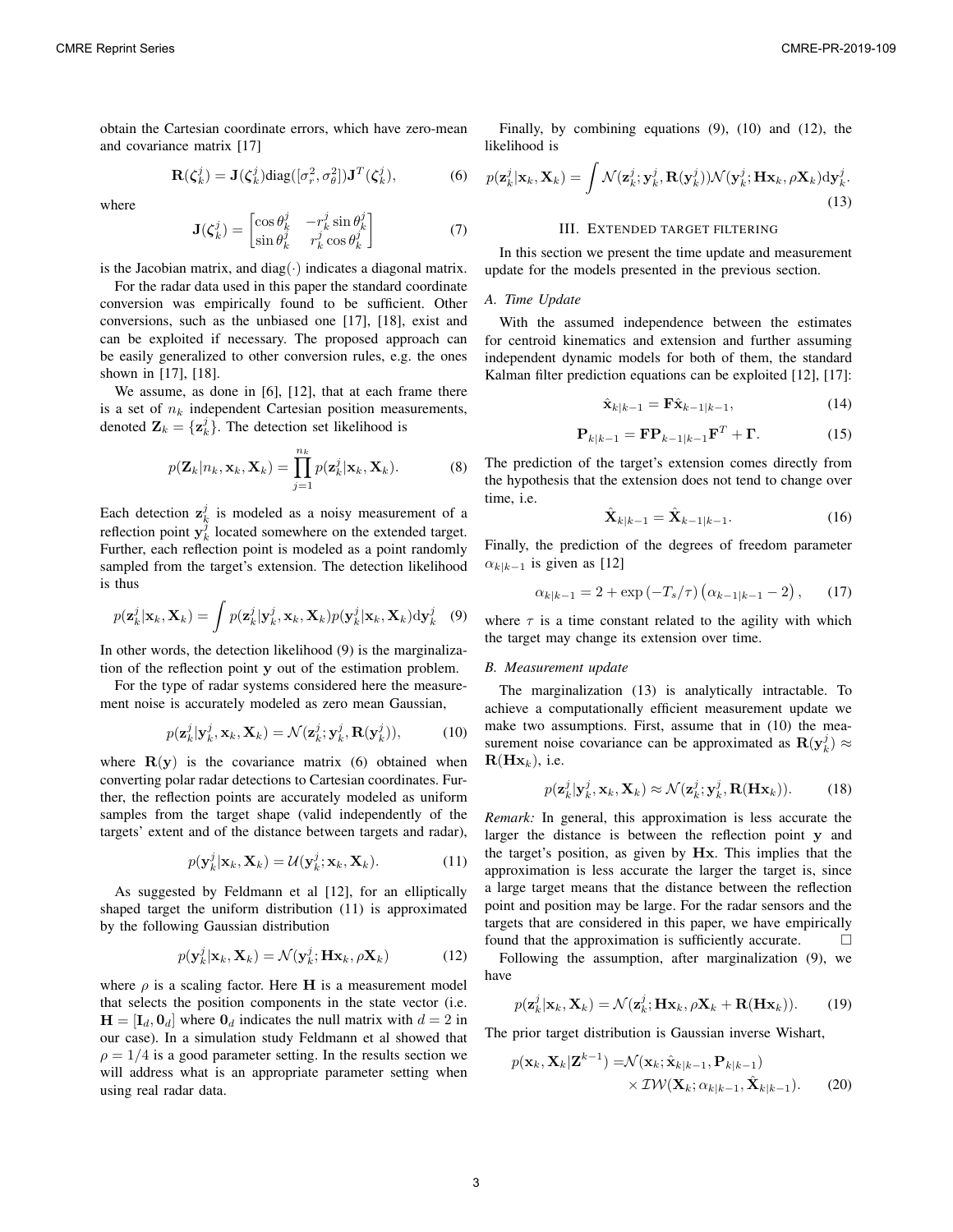Second, assume that the following approximation holds,

$$
p(\mathbf{z}_k^j | \mathbf{x}_k, \mathbf{X}_k) p(\mathbf{x}_k, \mathbf{X}_k)
$$
  
=\mathcal{N}(\mathbf{z}\_k^j; \mathbf{H}\mathbf{x}\_k, \rho \mathbf{X}\_k + \mathbf{R}(\mathbf{H}\mathbf{x}\_k)) p(\mathbf{x}\_k, \mathbf{X}\_k | \mathbf{Z}^{k-1}) (21)

$$
\approx \mathcal{N}(\mathbf{z}_k^j; \mathbf{H}\mathbf{x}_k, \rho \mathbf{X}_k + \mathbf{R}(\mathbf{H}\hat{\mathbf{x}}_{k|k-1})) p(\mathbf{x}_k, \mathbf{X}_k | \mathbf{Z}^{k-1}), \quad (22)
$$

i.e. we assume that the measurement noise covariance can be approximated by replacing  $x_k$  with its predicted expected value  $\hat{\mathbf{x}}_{k|k-1}$ .

*Remark:* This approximation is trivially satisfied when  $\mathbf{R}(\cdot)$ is a constant matrix. In general the assumption holds approximately when  $\mathbf{R}(\cdot)$  does not vary too much in the uncertainty region for the extended target. Empirically we have found that, for the sensors and targets considered here, the signal to noise ratio is high enough to make the uncertainty region small enough.  $\Box$ 

Under the two assumptions above the measurement update is analogous to the measurement update proposed in [12]. The measurement updated expected value and covariance of the state vector estimate are obtained by a Kalman filter update [12]

$$
\hat{\mathbf{x}}_{k|k} = \hat{\mathbf{x}}_{k|k-1} + \mathbf{K}_{k|k-1}(\bar{\mathbf{z}}_k - \mathbf{H}\hat{\mathbf{x}}_{k|k-1}),
$$
 (23)

$$
\mathbf{P}_{k|k} = \mathbf{P}_{k|k-1} - \mathbf{K}_{k|k-1} \mathbf{S}_{k|k-1} \mathbf{K}_{k|k-1}^T, \tag{24}
$$

where

$$
\mathbf{S}_{k|k-1} = \mathbf{H} \mathbf{P}_{k|k-1} \mathbf{H}^T + \frac{\mathbf{Z}_{k|k-1}}{n_k},
$$
 (25)

$$
\mathbf{K}_{k|k-1} = \mathbf{P}_{k|k-1} \mathbf{H}^T \mathbf{S}_{k|k-1}^{-1}
$$
 (26)

are the innovation covariance and the gain, and

$$
\mathbf{Z}_{k|k-1} = \rho \hat{\mathbf{X}}_{k|k-1} + \mathbf{R}_k (\mathbf{H} \hat{\mathbf{x}}_{k|k-1})
$$
 (27)

indicates the predicted covariance of a single measurement. Note that the posterior of the kinematic state conditioned on  $x_k$  is again assumed to be close to a normal distribution.

The updated expected value and degrees of freedom of the extension estimate  $\hat{\mathbf{X}}_{k|k}$  are obtained as follows [12]

$$
\hat{\mathbf{X}}_{k|k} = \frac{\alpha_{k|k-1}\hat{\mathbf{X}}_{k|k-1} + \hat{\mathbf{N}}_{k|k-1} + \hat{\mathbf{Z}}_{k|k-1}}{\alpha_{k|k}},\qquad(28)
$$

$$
\alpha_{k|k} = \alpha_{k|k-1} + n_k, \tag{29}
$$

where

$$
\widehat{\mathbf{N}}_{k|k-1} = \widehat{\mathbf{X}}_{k|k-1}^{1/2} \mathbf{S}_{k|k-1}^{-1/2} \mathbf{N}_{k|k-1} \left( \mathbf{S}_{k|k-1}^{-1/2} \right)^T \left( \widehat{\mathbf{X}}_{k|k-1}^{1/2} \right)^T, \quad (30)
$$

$$
\widehat{\mathbf{Z}}_{k|k-1} = \widehat{\mathbf{X}}_{k|k-1}^{1/2} \mathbf{Z}_{k|k-1}^{-1/2} \overline{\mathbf{Z}}_{k} \left( \mathbf{Z}_{k|k-1}^{-1/2} \right)^{T} \left( \widehat{\mathbf{X}}_{k|k-1}^{1/2} \right)^{T}, \quad (31)
$$

$$
\mathbf{N}_{k|k-1} = (\bar{\mathbf{z}}_k - \mathbf{H}\hat{\mathbf{x}}_{k|k-1}) (\bar{\mathbf{z}}_k - \mathbf{H}\hat{\mathbf{x}}_{k|k-1})^T, \qquad (32)
$$

and

$$
\bar{\mathbf{z}}_k = \frac{1}{n_k} \sum_{j=1}^{n_k} \mathbf{z}_k^j,\tag{33}
$$

$$
\overline{\mathbf{Z}}_k = \sum_{j=1}^{n_k} \left( \mathbf{z}_k^j - \overline{\mathbf{z}}_k \right) \left( \mathbf{z}_k^j - \overline{\mathbf{z}}_k \right)^T \tag{34}
$$

are the centroid measurement and the measurement spread. Note that the marginalized prior density of the target extension is assumed to be an inverse Wishart density [6]. This implies that the posterior is again of the same form.

#### IV. RESULTS

In this section we present results using both simulated and real experimental data. The experiments are conducted on both simulated and three real datasets acquired by the Xband marine radar installed in the Gulf of La Spezia, Italy. In order to assess the performance of the compared approaches, the automatic identification system (AIS) reports are used as ground truth [19].

The proposed Bayesian ETT method is compared to two other approaches: one random matrix-based tracking algorithm without a model accounting for the sensors' errors, i.e. with  $R = 0$ , and another random matrix-based approach that exploits a constant covariance matrix R. The proposed method is here named converted measurements - ETT (CM-ETT). In the case of a constant covariance matrix R three different possibilities are tested. They are calculated using (6) by setting  $\hat{\theta}_k^j$  to the azimuth mean value on the surveillance area, and letting  $r_k^j$  assume one of three values. This gives three different matrices:  $\mathbf{R}_1$  calculated for targets that move close to the sensor around range 0.5 km;  $\mathbf{R}_2$  calculated for range 2 km, corresponding to the middle of the considered surveillance area; and  $\mathbf{R}_3$  hypothesizes that the target sails in a longer range area, around 4 km range.

In the experimental results we could not identify any significant differences for the estimates of the state vector  $x_k$ , however there are significant differences for the estimates of the extent matrix  $X_k$ . Therefore we will only show estimation results for the extent matrix and not for the state vector.

## *A. X-band Marine Radar Experiment*

The X-band marine radar is a coherent linear frequency modulated continuous wave radar [20]. It is a compact and lightweight system, still maintaining a high performance with relatively simple electronics, since the transmitted power is low and constant. The use of pulse compression [21] and a small transmitted power make the radar a compact, quickly deployable, and scalable system, used for research in the areas of target detection and tracking.

The radar has an antenna mounted on a rotor with variable rotating velocity and the possibility to lock and hold the position towards a specific direction with 0.1<sup>∘</sup> accuracy. The main radar parameters are shown in Tab. I.

# *B. Detection strategy*

The data frames acquired by the X-band marine radar were processed by a detector. The detector output is represented by a cloud of detections that represent a target, and these detection clouds are used as input for the three compared tracking algorithms. A conventional maximum likelihood detector is exploited here, and an assumption of conditional independence among the pixels is made. Furthermore, the radar data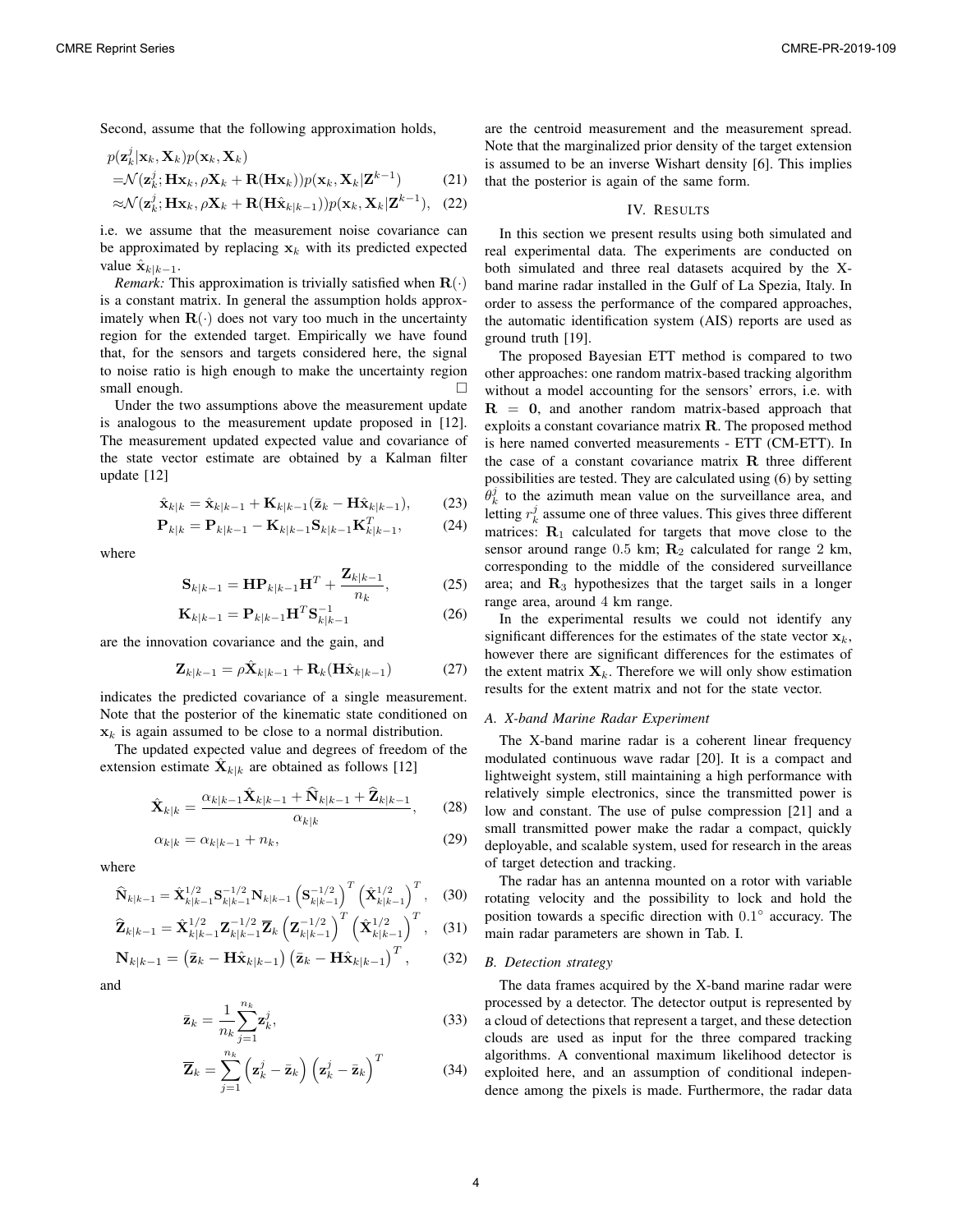TABLE I MARINE RADAR SPECIFICATIONS

| Parameter                  | <b>Specification</b>                          |
|----------------------------|-----------------------------------------------|
| Frequency                  | 9.6 GHz                                       |
| <b>Bandwidth</b>           | Adjustable up to 150 MHz                      |
| Range resolution           | $\Delta r = 1$ m                              |
| Antenna type               | Rotating slotted waveguide                    |
| Azimuth resolution         | $\Delta \theta = 1^{\circ}$                   |
| Angular aperture elevation | $20^{\circ}$                                  |
| Gain                       | $32$ dBi                                      |
| Azimuth antenna speed      | $0$ (stopped) up to 40 revolutions per minute |
| Azimuth angular accuracy   | $0.1^\circ$                                   |
| Polarization               | Linear horizontal                             |
| Transmitted power          | Adjustable $50$ mW $-5$ W $(17 - 37$ dBm)     |
| Pulse repetition frequency | Adjustable 350 Hz - 10 KHz                    |

TABLE II PARAMETER SETTINGS REAL CASES

| <b>Parameter</b>  | Value                         | <b>Specification</b> |  |
|-------------------|-------------------------------|----------------------|--|
| $T_s$             | $2/5$ s                       | Sampling time        |  |
| $\tau$            | 10/5                          | Agility object size  |  |
| $\sigma_{pos}$    | $0.2 \text{ m s}^{-2}$        | Std. process noise   |  |
| $v_{max}$         | $10 \text{ m s}^{-1}$         | Max. velocity        |  |
| ρ                 | 1/4                           | Scaling factor       |  |
| $\sigma_r$        | $\Delta r/2$ (see Tab. I)     | Std. noise range     |  |
| $\sigma_{\theta}$ | $\Delta\theta/2$ (see Tab. I) | Std. noise azimuth   |  |

amplitudes are modeled as exponential distributed with rate parameters  $\lambda_t > 0$  under the *target* hypothesis and  $\lambda_{nt} > 0$  for the *non-target* case. These parameters characterize the whole exponential distributions and are estimated by the means of the *k-means* clustering algorithm [22].

#### *C. Real X-band Marine Radar Data*

Experiments were conducted using three different datasets. Dataset 1 contains detections from *Grand Holiday*, a Portuguese passenger ship of dimensions  $222 \text{ m} \times 32 \text{ m}$  with maritime mobile service identity (MMSI) equal to 255803790. Dataset 2 contains detections from an Italian vessel called *Palinuro*, with length 59 m, width 10 m, and MMSI  $=$ 247939000. Lastly, dataset 3 contains detections from a cargo ship called *Fabio Duo*. Its size is 80 m  $\times$  16 m with MMSI = 247241500. The AIS ground truth and the estimated tracks provided by the CM-ETT algorithm for the three considered datasets are depicted in Fig. 2.

Initially, we determine an appropriate value for the parameter  $\rho$  (cf. (12)). Two values of  $\rho$  are tested using the CM-ETT approach. In a simulation study presented by Feldmann et al [12], it is suggested to use  $\rho = 1$  to model a Gaussian spread of the detections, while  $\rho = 1/4$  models a uniform distribution. Fig. 3 clearly shows that the CM-ETT with  $\rho = 1/4$  performs better obtaining a closer match with the AIS ship information. This experimental analysis confirms that data with a uniform detection spread is best modeled by  $\rho = 1/4$ . In the remainder of the paper, the compared extended target filters are implemented with  $\rho = 1/4$ . The other tracking parameters used in the experiments are shown in Tab. II.

Selected results from the *Grand Holiday* dataset are provided in Fig. 4. We only compare results using the proposed



Fig. 2. AIS tracks (solid line with square markers) and target positions estimated by the CM-ETT (dashed line with triangular markers) for the three analyzed datasets.



Fig. 3. (a) Length and (b) width estimation for the CM-ETT using  $\rho = 1$  (red solid line) and  $\rho = 1/4$  (black dashed line) on the *Grand Holiday* dataset.

approach and using  $R = 0$ , because showing all results makes the figures too cluttered. The advantages of properly accounting for the polar measurement noise is evident. In this dataset the target is moving away from the sensor in an almost radial direction, see Fig. 2. Due to the almost radial target trajectory the benefits of CM-ETT over  $R = 0$  are only clear for the estimated width. The benefits are biggest when the sensor to target range is longer.

Length and width estimates for all the filters for the *Grand Holiday* dataset are shown in Fig. 5. There is little difference when it comes to the length estimates, however for the width estimates there are considerable differences. Comparing the proposed approach with the one using  $R = 0$  or the one using  **it is clear that the longer the sensor to target range is, the** greater the advantages of the proposed model are. Both  $R = 0$ and  $\mathbf{R}_1$  result in the width being overestimated. Using  $\mathbf{R}_3$ gives the opposite behavior, i.e. the width is underestimated. Finally,  $\mathbf{R}_2$  gives a performance that underestimates the width, although the performance is slightly better than  $\mathbf{R}_3$ .

The results for all the three datasets are summarized as absolute error histograms of the width and length estimates in Fig. 6. Gaussian approximations of these histograms are also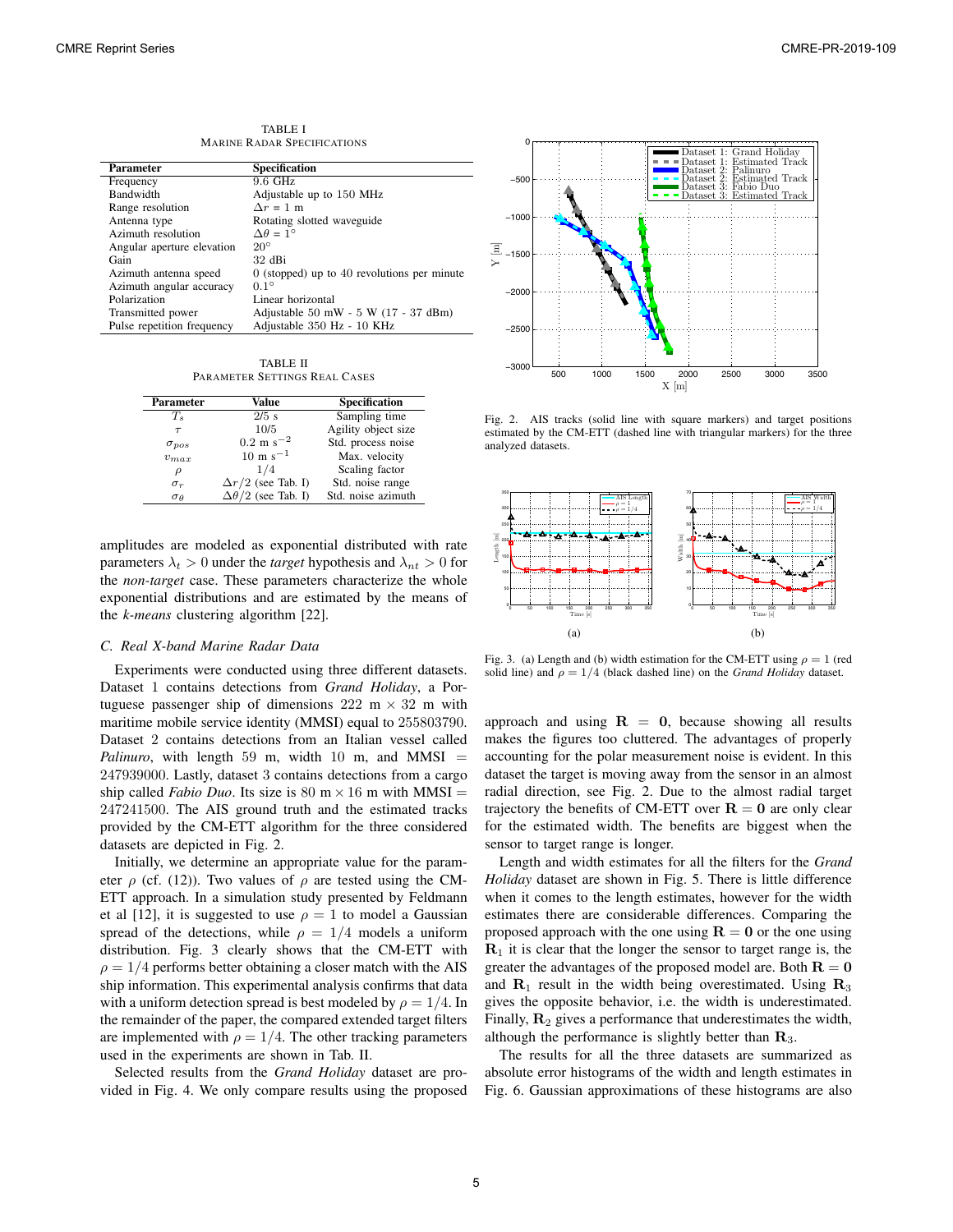

Fig. 4. Estimated ellipsoids provided by the CM-ETT, the  $R = 0$  approach, and the ground truth on the *Grand Holiday* dataset.



Fig. 5. (a) Length and (b) width estimations for the compared approaches on the *Grand Holiday* dataset.

shown in the figure. The results for  $\mathbf{R}_1$  and  $\mathbf{R}_3$  are worse than the results for  $\mathbf{R}_2$ , therefore we only compare the proposed CM-ETT filter to  $\mathbf{R}_2$  and  $\mathbf{R} = \mathbf{0}$ . The mean width errors are 9.4 m for the CM-ETT algorithm, 21.4 m for the  $\mathbb{R}_2$  method, and 37.5 m in the case of the  $R = 0$  approach. The mean length errors are 9.3 m, 10.4 m, and 13.4 m, respectively.

It is evident that by properly modeling the polar measurement noise the errors in both width and length are significantly reduced. For the data used here, the average gains of the proposed CM-ETT approach are 75% compared to the  $\mathbf{R} = \mathbf{0}$  approach and 56% with respect to  $\mathbf{R}_2$  for the targets' width estimation accuracy, while advantages of  $31\%$  and  $11\%$ , respectively, can be observed for the targets' length estimation accuracy.

For the considered type of radar the measurement noise is larger in the cross-range direction compared to the along range direction. Due to the shape of the La Spezia Gulf, and the radar position, all of the true tracks mostly follow radial directions. The sensor's uncertainty is largest in the cross-range direction, and it is because of this that we see larger gains for the width estimates than for the length estimates. To test the performance of the proposed model for targets that do not follow radial directions, a radar simulation model was constructed. This is the topic of the next section.

#### *D. Simulated Data*

A ship with length 80 m and width 30 m is simulated using a nearly constant velocity model [17] with zero-mean Gaussian noise described by the parameter  $\sigma_{pos}$ , see Eq. (2). The detections were simulated using a Gaussian model with scaling parameter  $\rho = 1$  and additive zero-mean Gaussian noise. The noise was simulated in polar coordinates with standard deviations  $\sigma_r$  and  $\sigma_\theta$  for the range and azimuth dimensions, respectively. The simulator parameters are shown in Tab. III.

First, the target is simulated as sailing in a radial direction from 1 km to 4 km. Fig. 7 shows the length and width estimation provided by the compared approaches. Because the simulated trajectory is radial with respect to the radar position, and the along-range inaccuracy is less than the cross-range one, no difference is observable for the estimates of the target's length. The advantages are instead clear for the estimates of the target's width, and the longer the sensor to target range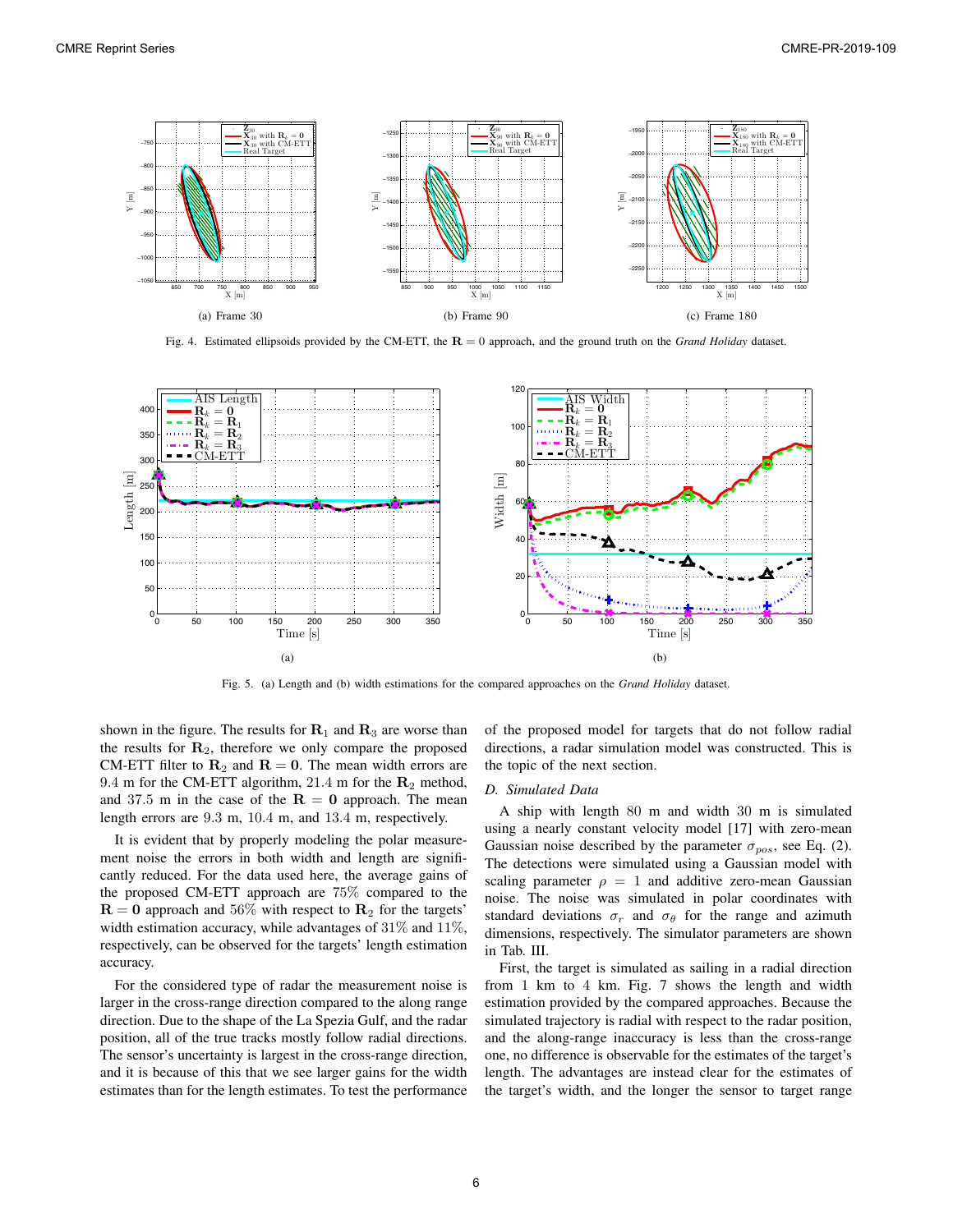

Fig. 6. Histograms of absolute errors in (a) length and (b) width for the  $R = 0$ , the  $R = R_2$ , and the CM-ETT approaches calculated on all the datasets. The solid lines on the foreground indicate the Gaussian fitting of the histograms.

TABLE III PARAMETER SETTINGS SIMULATOR

| <b>Parameter</b>  | Value                                                                                  | <b>Specification</b> |
|-------------------|----------------------------------------------------------------------------------------|----------------------|
| $T_s$             | 2s                                                                                     | Sampling time        |
| $\sigma_{pos}$    | $10^{-4}$ m s <sup>-2</sup>                                                            | Std. process noise   |
| Σ                 | $\begin{bmatrix} 0.6653 & -0.6453 \\ -0.6453 & 1.1764 \end{bmatrix}$<br>$\cdot 10^{3}$ | Cov. matrix          |
| $k_{max}$         | 400                                                                                    | Num. of frames       |
| $N_d$             | 2000                                                                                   | Num. detects. frame  |
| $\sigma_r$        | 0.5 <sub>m</sub>                                                                       | Std. noise range     |
| $\sigma_{\theta}$ | $0.5^\circ$                                                                            | Std. noise azimuth   |

is, the greater the advantages of the proposed model are. With the exception of the results using  $\mathbf{R}_2$ , these results are similar to the experimental results in Fig. 5, which shows that the simulation model can generate detections that are a realistic model of the real world radar detections.

The second test case simulates the target sailing in an almost constant range track. Because we simulate an almost constant range track the opposite width/length estimation results are expected with respect to the previous test case. Fig. 8 shows the length and width estimation provided by the compared approaches. Again, the CM-ETT shows its ability to properly estimate both the length and width parameters. As expected, considerable advantages are shown for the cross-range size estimation (length), while comparable performance can be pointed out for the estimation of the width parameter (alongrange size).

We therefore conclude that the simulation study shows that the proposed CM-ETT gives improved performance both for the cross-range size and the along-range size, regardless of whether the target sails in a radial track or sails with constant range.

### V. CONCLUSIONS

In this paper we considered extended target tracking using data from high resolution X-band marine radar. A measurement model that properly takes into account the radar's measurement noises and the data conversion from polar to Cartesian coordinates was proposed. This model is suitable for extended target tracking in the random matrix framework.

The proposed algorithm was compared to previous work using both simulated data and real world experimental data acquired by an X-band marine radar. Estimation performance for the kinematic parameters is comparable to previous work, however the proposed approach shows significant improvements for the estimation of the extent parameters. Compared to previous work the average gains of the proposed approach assessed on real data are up to 75% for the cross-range size and up to 31% for the along-range size.

#### **REFERENCES**

- [1] K. Gilholm and D. Salmond, "Spatial distribution model for tracking extended objects," *IEE Proc. - Radar, Sonar Navig.*, vol. 152, no. 5, pp. 364–371, Oct. 2005.
- [2] Y. Boers, H. Driessen, J. Torstensson, M. Trieb, R. Karlsson, and F. Gustafsson, "Track before detect algorithm for tracking extended targets," *IEE Proc. - Radar, Sonar Navig.*, vol. 153, no. 4, pp. 345– 351, Aug. 2006.
- [3] R. Mahler, "PHD filters for nonstandard targets, I: Extended targets," in *Proc. of the*  $12^{th}$  *Intern. Conf. on Inform. Fusion (FUSION)*, Seattle, WA, Jul. 2009, pp. 915–921.
- [4] K. Granström, C. Lundquist, and O. Orguner, "Extended target tracking using a Gaussian-mixture PHD filter," *IEEE Trans. Aerosp. Electron. Syst.*, vol. 48, no. 4, pp. 3268–3286, Oct. 2012.
- [5] M. Baum and U. D. Hanebeck, "Extended object tracking with random hypersurface models," *IEEE Trans. Aerosp. Electron. Syst.*, vol. 50, no. 1, pp. 149–159, Jan. 2014.
- [6] J. W. Koch, "Bayesian approach to extended object and cluster tracking using random matrices," *IEEE Trans. Aerosp. Electron. Syst.*, vol. 44, no. 3, pp. 1042–1059, Apr. 2008.
- [7] J. W. Koch and M. Feldmann, "Cluster tracking under kinematical constraints using random matrices," *Robot. Auton. Syst.*, vol. 57, no. 3, pp. 296–309, Mar. 2009.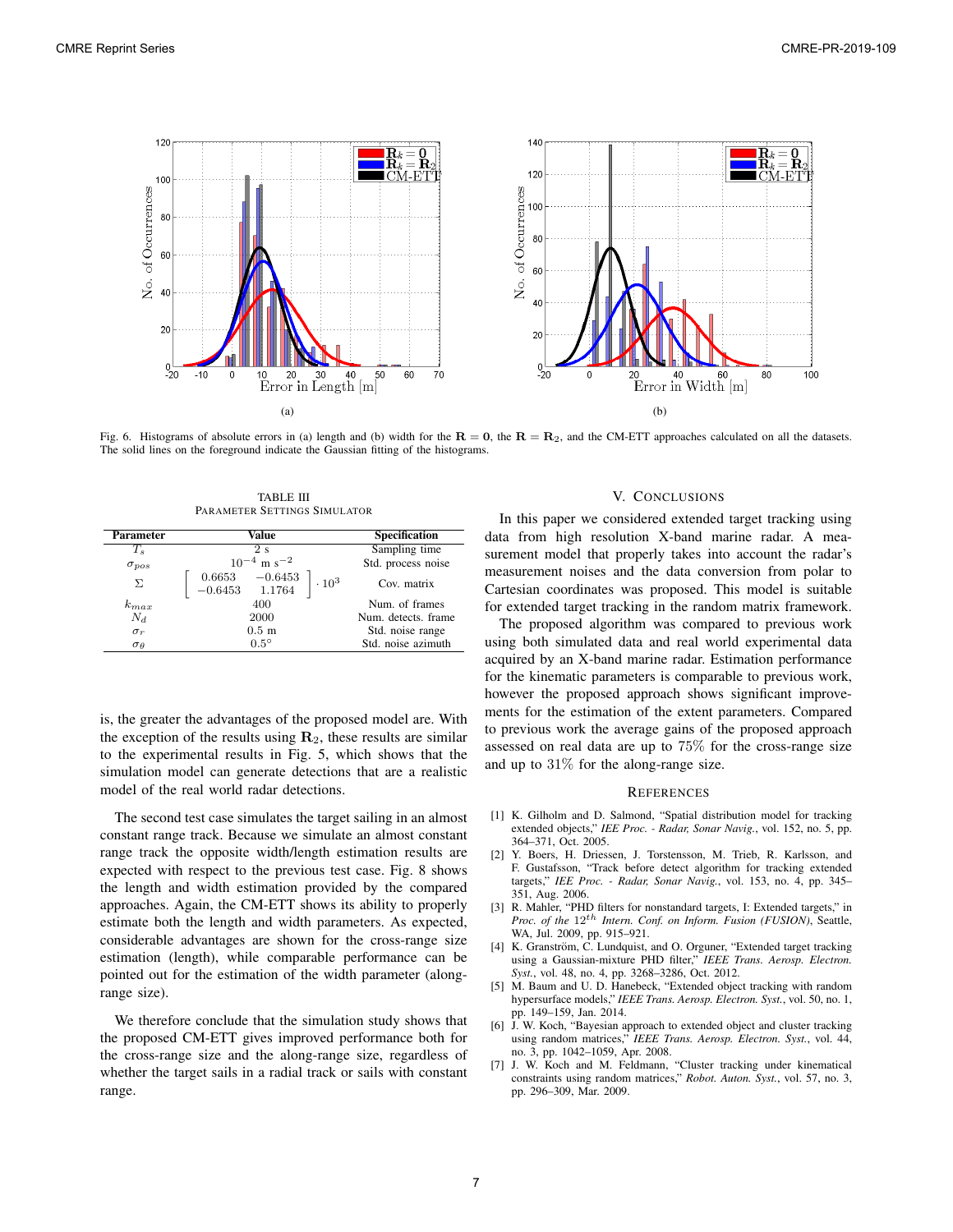

Fig. 7. (a) Length and (b) width estimations for the compared approaches on simulated data for a target that follows a radial track.



Fig. 8. (a) Length and (b) width estimations for the compared approaches on simulated data for a target that follows an almost along constant range track.

- [8] M. Wieneke and J. W. Koch, "Probabilistic tracking of multiple extended targets using random matrices," in *Proc. of SPIE Conf. on Signal Proc. of Small Targ.*, Orlando, FL, Apr. 2010.
- [9] ——, "A PMHT approach for extended objects and object groups," *IEEE Trans. Aerosp. Electron. Syst.*, vol. 48, no. 3, pp. 2349–2370, Jul. 2012.
- [10] K. Granström and U. Orguner, "A PHD filter for tracking multiple extended targets using random matrices," *IEEE Trans. Signal Process.*, vol. 60, no. 11, pp. 5657–5671, Nov. 2012.
- [11] C. Lundquist, K. Granström, and U. Orguner, "An extended target CPHD filter and a gamma Gaussian inverse Wishart implementation," *IEEE Journal of Selected Topics in Signal Processing, Special Issue on Multitarget Tracking*, vol. 7, no. 3, pp. 472–483, Jun. 2013.
- [12] M. Feldmann, D. Franken, and J. W. Koch, "Tracking of extended objects and group targets using random matrices," *IEEE Trans. Signal Process.*, vol. 59, no. 4, pp. 1409–1420, Apr. 2011.
- [13] B. Errasti-Alcala and P. Braca, "Track before Detect algorithm for tracking extended targets applied to real-world data of X-band marine<br>radar," in *Proc. of the* 17<sup>th</sup> Intern. Conf. on Inform. Fusion (FUSION), Salamanca, Spain, Jul. 2014.
- [14] U. Orguner, "A variational measurement update for extended target tracking with random matrices," *IEEE Trans. Signal Process.*, vol. 60,

no. 7, pp. 3827–3834, Jul. 2012.

- [15] K. Granström and O. Orguner, "New prediction for extended targets with random matrices," *IEEE Trans. Aerosp. Electron. Syst.*, vol. 50, no. 2, pp. 1577–1589, Apr. 2014.
- [16] K. Granström, A. Natale, P. Braca, G. Ludeno, and F. Serafino, "PHD extended target tracking using an incoherent X-band radar: Preliminary<br>real-world experimental results," in *Proc. of the* 17<sup>th</sup> Intern. Conf. on *Inform. Fusion (FUSION)*, Salamanca, Spain, Jul. 2014.
- [17] Y. Bar-Shalom, P. Willett, and X. Tian, *Tracking and Data Fusion: A Handbook of Algorithms*. Storrs, CT: YBS Publishing, Apr. 2011.
- [18] S. Bordonaro, P. Willett, and Y. Bar-Shalom, "Decorrelated unbiased converted measurement Kalman filter," *IEEE Trans. Aerosp. Electron. Syst.*, vol. 50, no. 2, pp. 1431–1444, Apr. 2014.
- [19] S. Maresca, P. Braca, J. Horstmann, and R. Grasso, "Maritime surveillance using multiple high-frequency surface-wave radars," *IEEE Trans. Geosci. Remote Sens.*, vol. 52, no. 8, pp. 5056–5071, Aug. 2014.
- [20] M. I. Skolnik, *Radar handbook*. McGraw-Hill, Incorporated, 1970.
- [21] D. Wehner, *High resolution radar*. Artech House, 1987.
- [22] A. K. Jain, M. N. Murty, and P. J. Flynn, "Data clustering: a review,"
- *ACM Comput. Surv.*, vol. 31, no. 3, pp. 264–323, Sep. 1999.